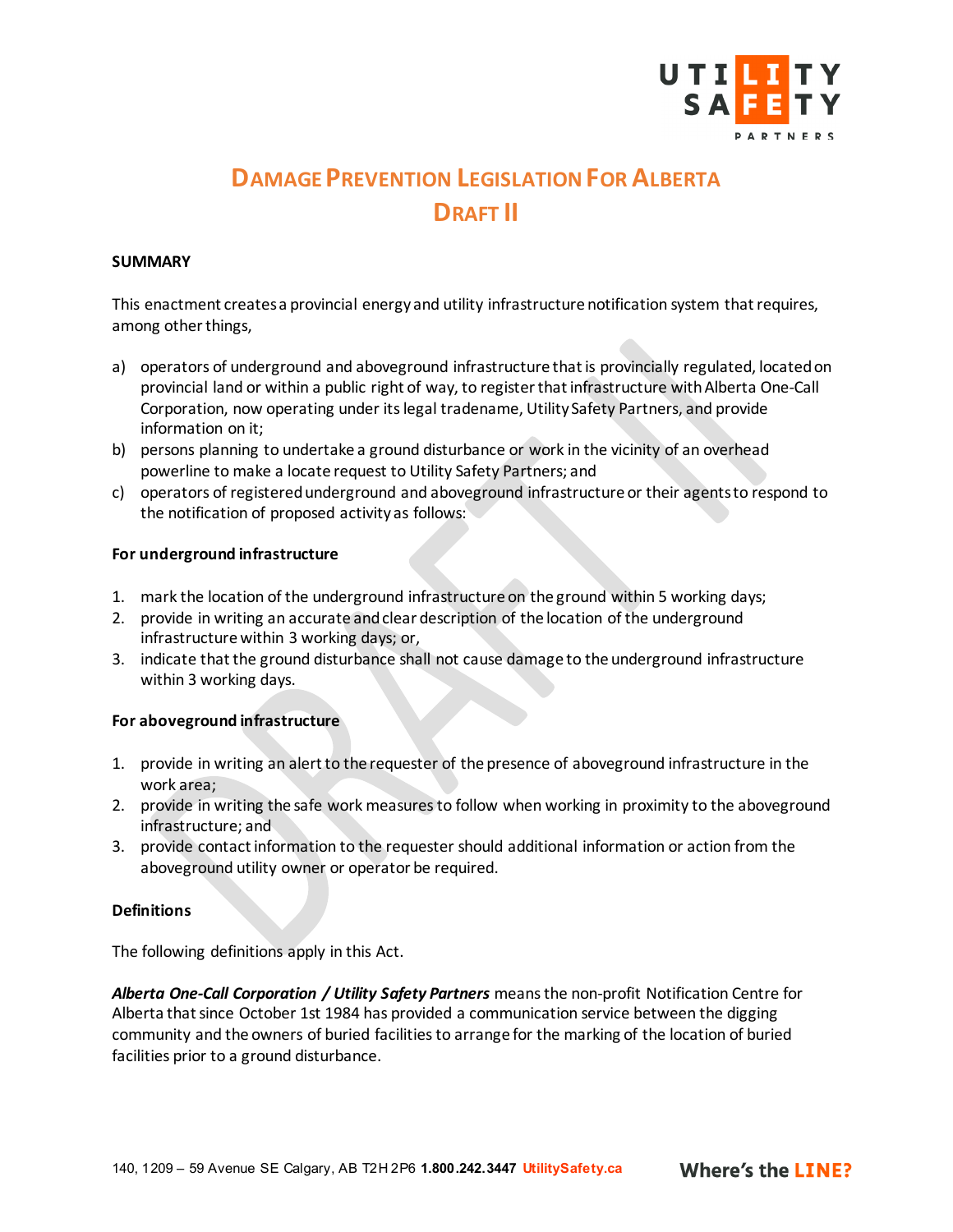

*Board of Directors* means the governing body of a company that meets regularly to determine the organization's guiding principles, select top management positions, and oversee policies for the business.

*Damage* means physical harm caused to something in such a way as to impair its value, usefulness or normal function.

*Damage Prevention Advisory Council* means a blend of damage prevention stakeholders and subject matter experts authorized to resolve non-compliances and non-conformances, which are not suitable to be addressed by civil penalties or Orders of the Court, by mediation.

*Emergency* means any situation where there is an immediate threat to human health or the safety of persons, property or underground or aboveground infrastructure or to prevent damage to the environment.

*Entity* means a body corporate, a partnership, a trust, a joint venture or an unincorporated association or organization.

*Ground disturbance* means any work, operation or activity that results in a disturbance of the earth, including excavating, digging, trenching, plowing, drilling, tunneling, augering, backfilling, blasting, pulverizing, post pounding, scarifying, topsoil stripping, land levelling, peat harvesting, quarrying, deforestation and earthworks. It does not include a disturbance of the earth caused by any of the following:

- a) cultivation to a depth of less than 45 cm below the surface of the ground;
- b) routine, minor road maintenance; or
- c) hand-digging to a depth of no more than 300 millimeters below the ground surface, so long as it does not permanently remove cover over a buried utility.

*Locate request*means a request referred to in 5.

*Members* means a person or entity is a member of the Corporation if the person or entity owns or operates underground infrastructure or aboveground powerlines:

- 1) Every municipality in Alberta;
- 2) Every gas distributor and every gas transmitter;
- 3) Every operator of a distribution system;
- 4) Every person or entity that owns or operates underground infrastructure within a public right of way or that crosses a public right of way;
- 5) Every person or entity that owns or operates aboveground energy or utility infrastructure within a public right of way or that crosses a public right of way; and
- 6) Every electricity distributor and every electricity transmitter

in the province of Alberta.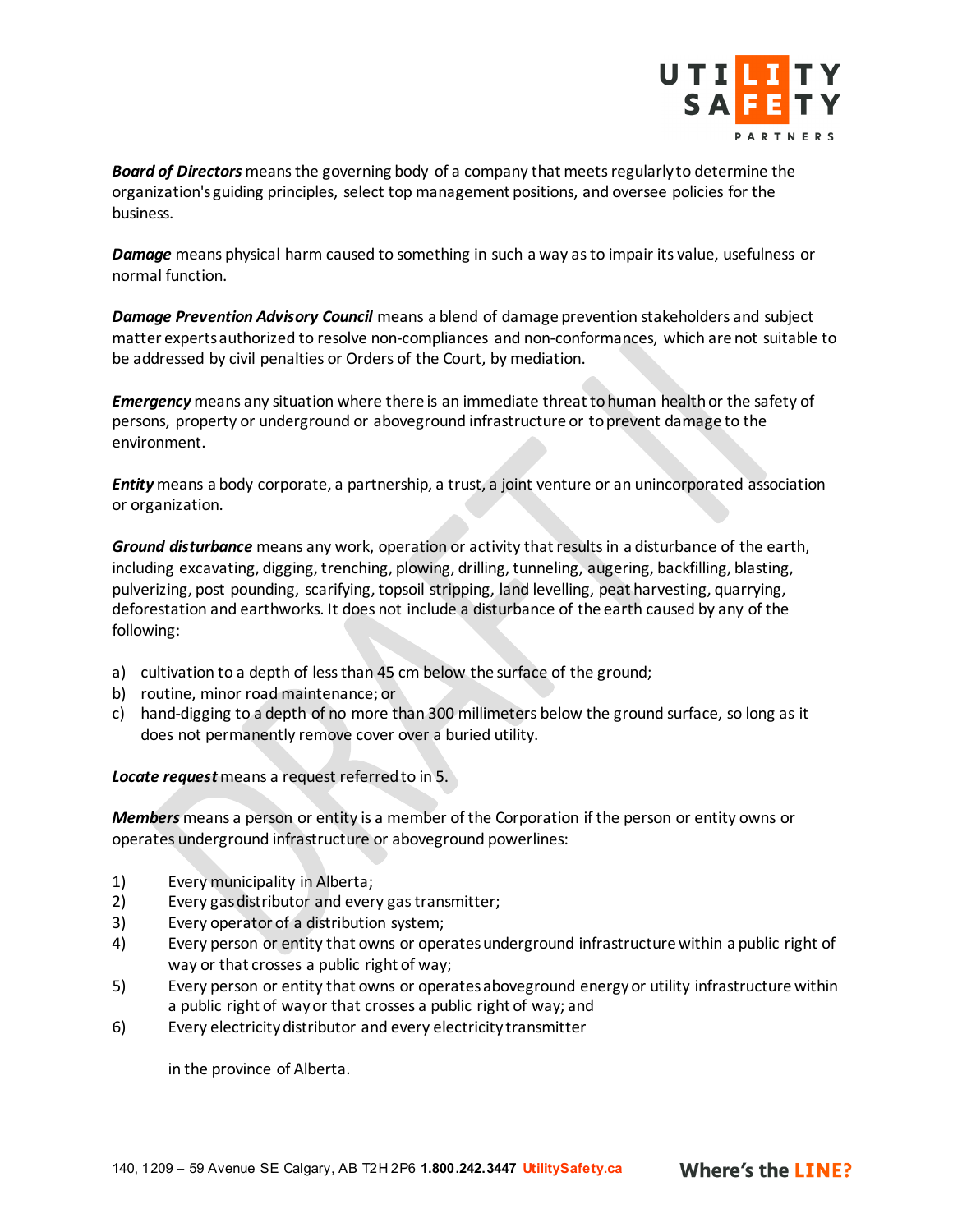

*Members of the Board* On the day this Act comes into force, the members of the Board of the Corporation shall be the members of the Board who held office immediately before that day. Non-profit Corporation The business and affairs of the Corporation shall be carried on without the purpose of financial gain and any profits shall be used by the Corporation for the purpose of carrying out its objects.

*Notification Centre*means the non-profit corporation called Alberta One-Call Corporation, operating under its legal tradename, Utility Safety Partners, which transmits a notification to registered members with underground infrastructure and aboveground infrastructure in the vicinity of proposed ground disturbance(s) or aboveground activity(ies) following receipt of a locate request.

*Objects* The following are the objects of the Corporation:

- a) To operate a system and service capable of receiving requests for the location of registered underground and aboveground infrastructure within Alberta 24hrs/day, 7 days/wk.
- b) To identify whether underground and aboveground infrastructure are located in the vicinity of a proposed ground disturbance or aboveground activity.
- c) To notify registered members of the Corporation of proposed ground disturbances or aboveground activities that may affect registered underground infrastructure or aboveground energy and utility assets
- d) To promote public awareness of the Corporation and the need for safe work (example: ClickBeforeYouDig, Where's the LINE?).

*Operator* means a person or a group of persons that operates underground or aboveground infrastructure.

**Overhead powerline, Overhead Energy and Utility Asset; or Aboveground Infrastructure** means real and personal property, immovable and movable, and works connected to them, carrying electrical power or telecommunications services supported by pylons or poles. Person means an individual or an entity.

*Pipeline* means a line or transportation system that is used or to be used for the transmission or distribution of oil, gas or any other commodity in the province of Alberta, and includes all branches, extensions, tanks, reservoirs, storage facilities, pumps, racks, compressors, loading facilities, interstation systems of communication by telephone, telegraph or radio and real and personal property, or immovable and movable, and works connected to them, but does not include a sewer or water pipeline that is used or proposed to be used solely for municipal purposes.

*Positive response* means notification to an excavator either by a completed locate or written / electronic notice indicating there is no underground or aboveground infrastructure affected by the ground disturbance.

*Powers* The Corporation has the capacity and the rights, powers and privileges of a natural person, subject to the limitations set out in this Act.

#### *Province* means Alberta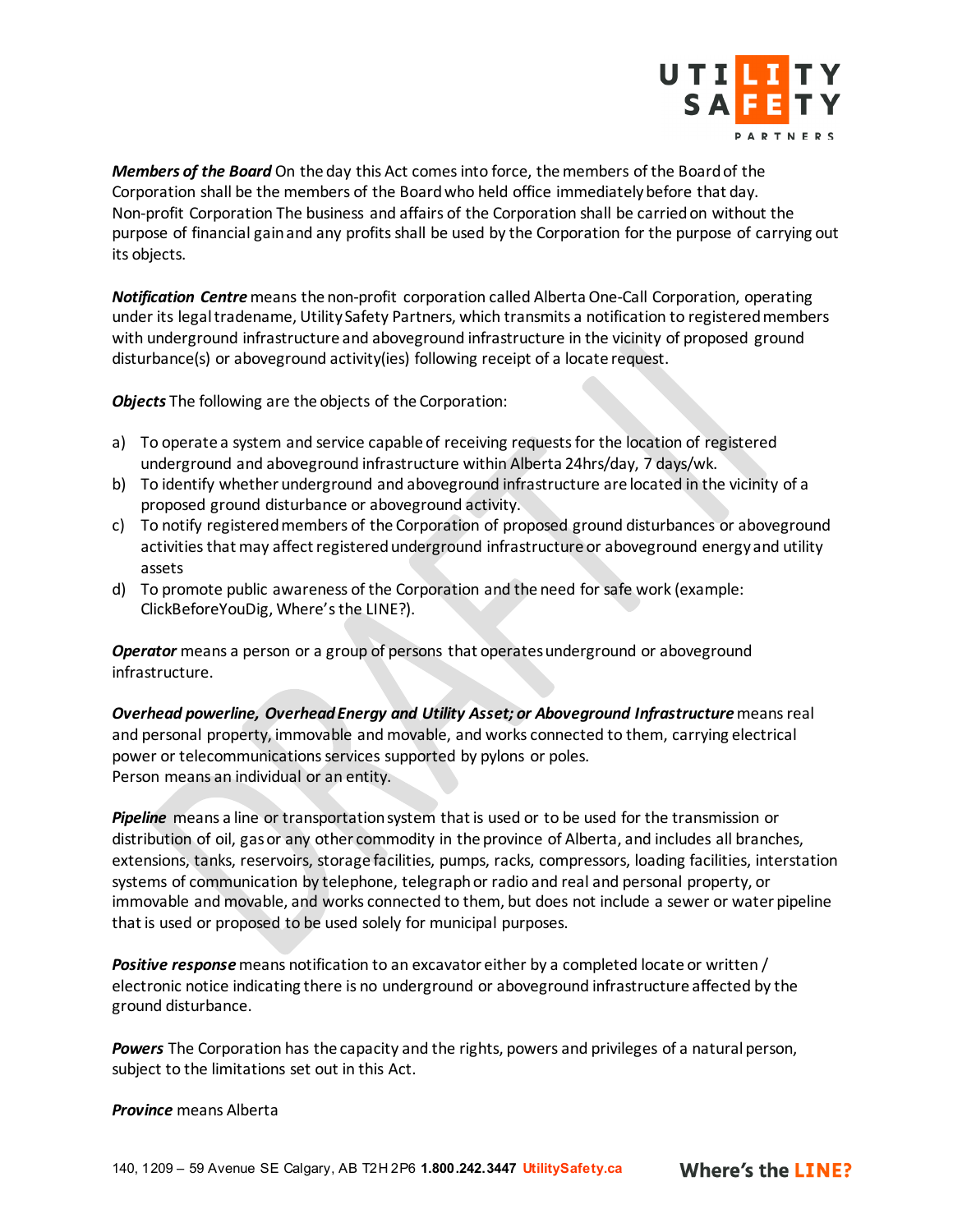

*Provincial lands* means land of the Crown in right of Alberta.

*Underground infrastructure* means cables, ducts, equipment, pipes, pipelines, power lines, energy and utility lines and networks and vaults that are buried in the ground and that are located on provincial lands or regulated by any of the following:

- Alberta Energy Regulator
- Alberta Utilities Commission
- Canada Energy Regulator
- Canadian Radio-Television and Telecommunications Commission
- Alberta Electric System Operator
- Irrigation Council
- Ministry of Transportation
- Geological Survey of Canada
- Transport Canada
- Fisheries and Oceans Canada (Coast Guard) (re: navigable waterways)
- Fisheries Act
- Species at Risk Act
- Environment and Climate Change Canada
- Alberta Environment and Parks
- Special Areas Board
- The Rural Utilities Act

*Working day* means a day other than a Saturday, Sunday or a statutory holiday in the province of Alberta.

*Working hours* means 8am to 4:30pm Monday to Friday.

#### **Application**

**Exclusion** — This Act does not apply to underground or aboveground infrastructure that is privately owned within private property and does not operate on a commercial basis.

#### **Registration with Notification Centre**

#### **1. Registration**

The operator of any underground or aboveground infrastructure must register it with, and pay the service fees fixed by, Utility Safety Partners.

#### **2. Communication of information**

The operator of any underground or aboveground infrastructure must provide the following information to Utility Safety Partners and at minimum, update it annually: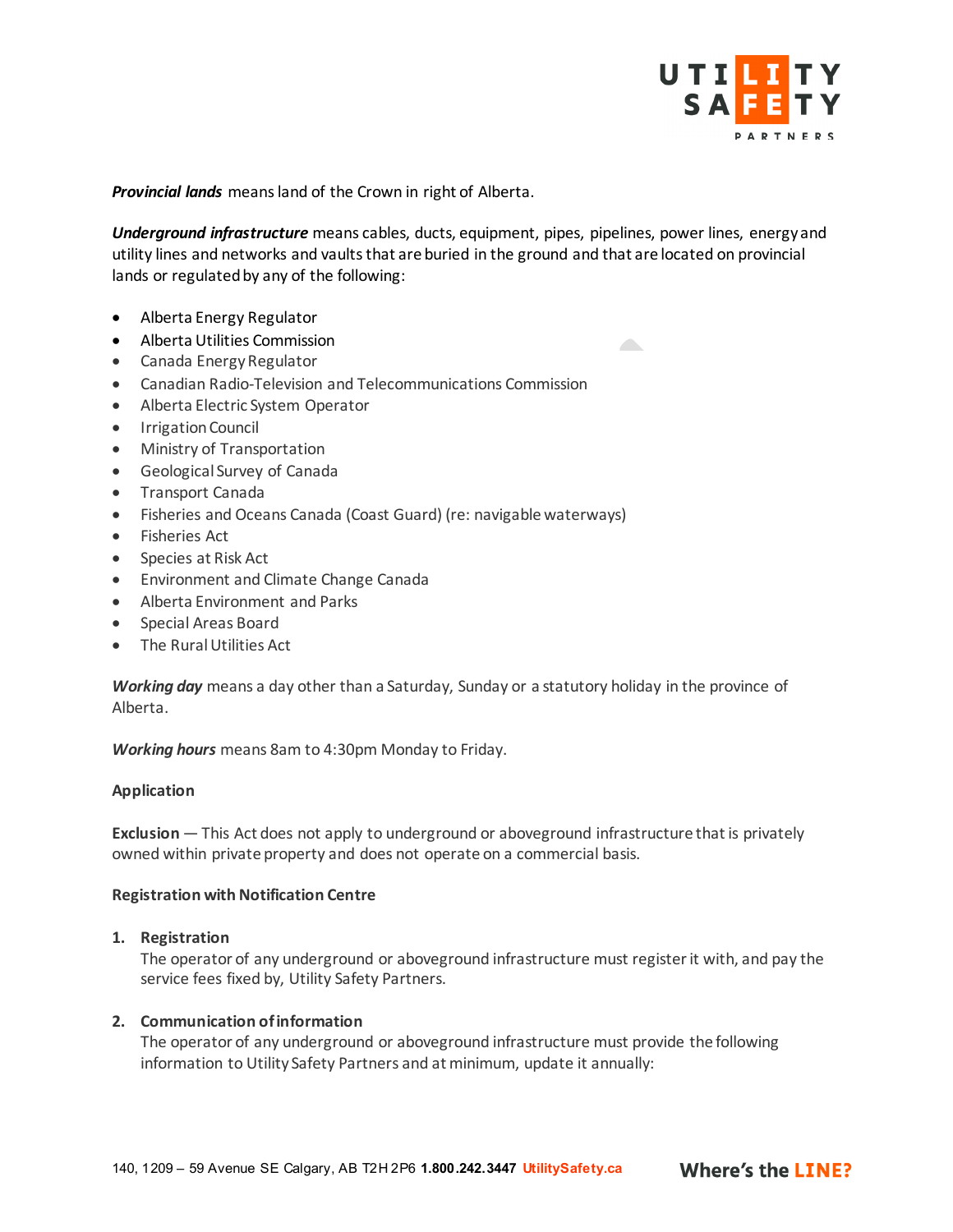

- a) the geographical location of the underground or aboveground infrastructure such as the digital geospatial data / shape files or legal description of the location; and
- b) any other information that Utility Safety Partners considers necessary to exercise its functions or that legislation requires.

## **3. Modifications**

The operator must inform Utility Safety Partners, in writing, of any modification to the information provided to the centre under 2 (above).

In the case of insolvency or bankruptcy resulting in abandonment of underground infrastructure or defunct pipeline status, the notification centre will maintain the registered data and label the defunct pipeline as "defunct". Any person who has been notified of a defunct pipeline in the vicinity of their proposed ground disturbance will secure locating and marking services to identify its location prior to disturbing the ground.

## **Location and Identification of Underground and Aboveground Infrastructure**

## **4. Locate request**

Before a person undertakes any ground disturbance, or aboveground activity that has the potential to encroach overhead utilities within 7 metres, that person must submit a locate request to the notification centre.

Examples of aboveground activities that have the potential to contact an overhead powerline are:

- Tree pruning or tree removal
- Using a ladder
- Delivering materials with a crane or cherry-picker
- Working on scaffolding
- Working on a roof
- Moving high loads (included but not limited to)
	- o Mobile homes
	- o Farming equipment
	- o Pipeline equipment
- Moving wide loads

## **5. Communication — other information**

Before undertaking the ground disturbance, the person must also provide the notification centre with the following information:

- a) the type of ground disturbance they are planning to undertake;
- b) the exact location of the anticipated ground disturbance; and
- c) any other information that the notification centre considers necessary to exercise its functions.

#### **6. Provision of information — period of time and manner**

The information referred to in section 5 must be provided to the notification centre at least five working days' notice in advance of the day on which the ground disturbance is to start — or as soon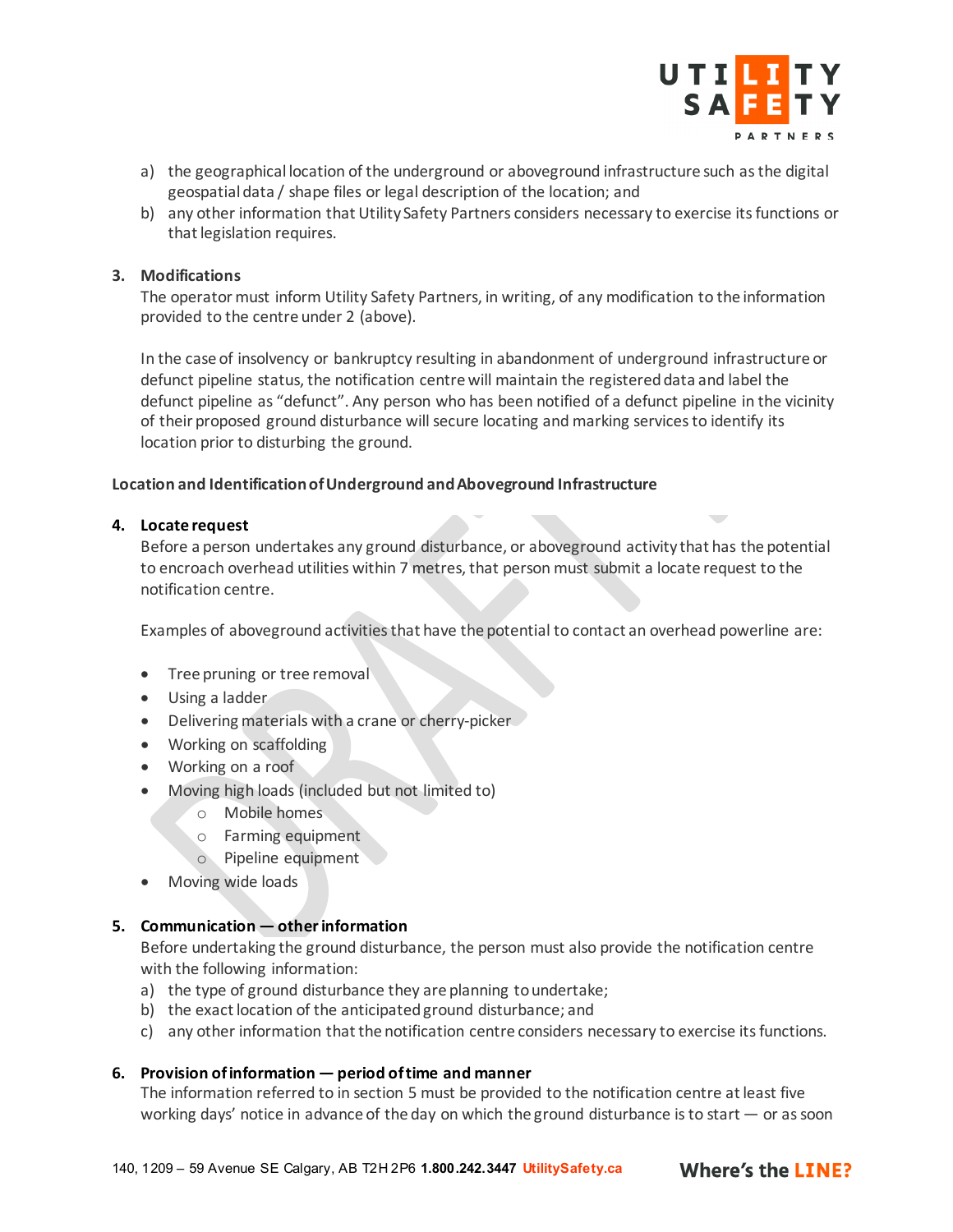

as possible before the ground disturbance is to start in the case of an emergency described in section 9 — and in the manner specified by the notification centre.

**7. Notification to operators of registered underground infrastructure — ground disturbance** Immediately after receiving a locate request, the notification centre must provide notification of the ground disturbance, in writing, to all operators of registered underground infrastructure that could be damaged by that ground disturbance.

# **8. Notification to person undertaking a ground disturbance**

Immediately afterreceiving a locate request, the notification centre must also indicate, in writing, to the person that made the locate request:

- a) whether or not any registered underground and aboveground infrastructure is located in the area in which the ground disturbance is anticipated to take place; and
- b) the name of the operator of any registered underground or aboveground infrastructure in that area.

## **9. Emergency locate**

An operator of registered underground or aboveground infrastructure will respond without delay to a notification referred to in section  $6 -$  including outside normal business hours  $-$  if the notification centre considers that a person must undertake a ground disturbance or conduct an aboveground activity in order to respond to an emergency.

#### **10. Positive Response**

All underground and aboveground infrastructure locate requests shall result in a positive response from the owner or authorized representative of the owner to the person who submitted the locate request and the notification centre.

# **11. Response — location ofregistered underground infrastructure**

The operator of registered underground infrastructure that receives a notification referred to in section 7 must, within the period of time specified in section 13, do any of the following:

- a) by using the prescribed colour codes, mark on the ground the location of the underground infrastructure and provide a written description of that location to the person planning to undertake a ground disturbance;
- b) Provide to that person, in writing, an accurate and clear description of the location of the underground infrastructure that could be damaged by the ground disturbance for the purpose of locating;
- c) provide to that person a written confirmation that the ground disturbance is not likely to cause damage to the underground infrastructure; or
- d) request additional information about the proposed ground disturbance to determine the impact on existing underground infrastructure.

# **12. Response –Aboveground infrastructure**

Following receipt of a locate request that intersects with the registered location of aboveground infrastructure, the notification centre shall: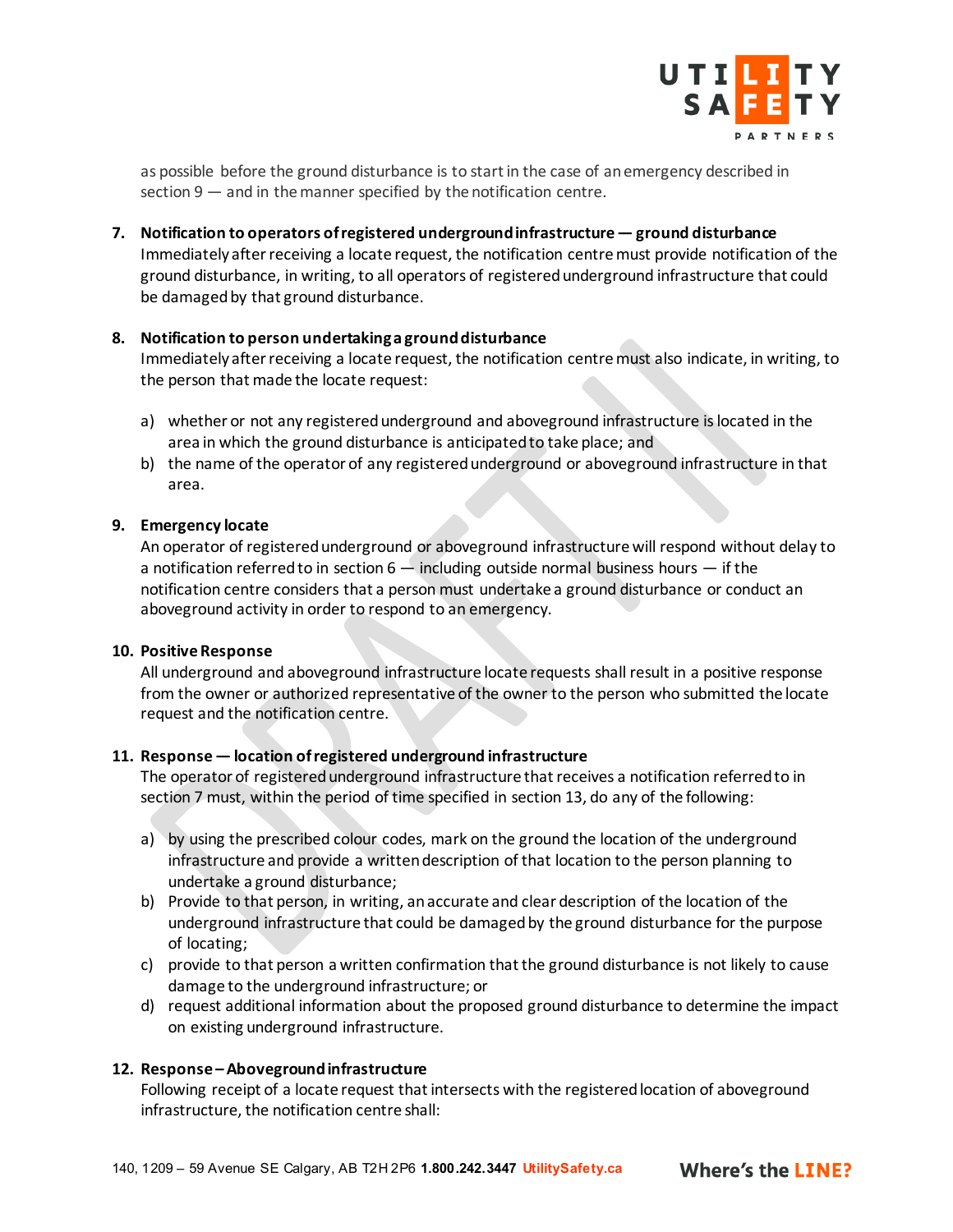

- a) provide in writing an alert to the requester of the presence of aboveground infrastructure in the work area;
- b) provide in writing the safe work precautions to follow when working in proximity to the above ground infrastructure; and
- c) provide contact information to the requester should additional information or action from the above ground utility owner or operator be required.

# **13. Period of time**

The operator of registered underground and aboveground infrastructure must provide the response referred to in section 10 within the minimum notice period unless the operator of the registered underground or aboveground infrastructure and the person planning to undertake the ground disturbance agree in writing to an alternate period of time.

## **14. Fees**

a) No Fees

The operator of registered underground or aboveground infrastructure must not charge the person planning to undertake a ground disturbance a fee for responding to the notification in a manner described in any of sections 9, 10, 11 and 12.

b) Fees — outside normal business hours

If, at the request of the person planning to undertake the ground disturbance or aboveground activity, and with the exception of response in accordance with section 9, the operator of registered underground or aboveground infrastructure responds to the notification outside normal business hours the operator may charge that person a fee corresponding to the reasonable cost of responding to the notification.

- c) Fees ground disturbance not undertaken The operator of registered underground or aboveground infrastructure may charge the person planning to undertake a ground disturbance a fee fixed by regulation if the operator was required to respond to multiple notifications related to the same ground disturbance.
- d) Fees misuse of Emergency Locate Requests The operator of registered underground or aboveground infrastructure may charge the person submitting an emergency locate request a fee fixed by regulation when there is no danger to life, property or the environment.

# **15. Separate responses**

An operator of registered underground or aboveground infrastructure must provide a separate response for each notification they receive.

#### **16. Duration**

The response is valid for thirty (30) days unless otherwise indicated by the operator of the underground or aboveground infrastructure.